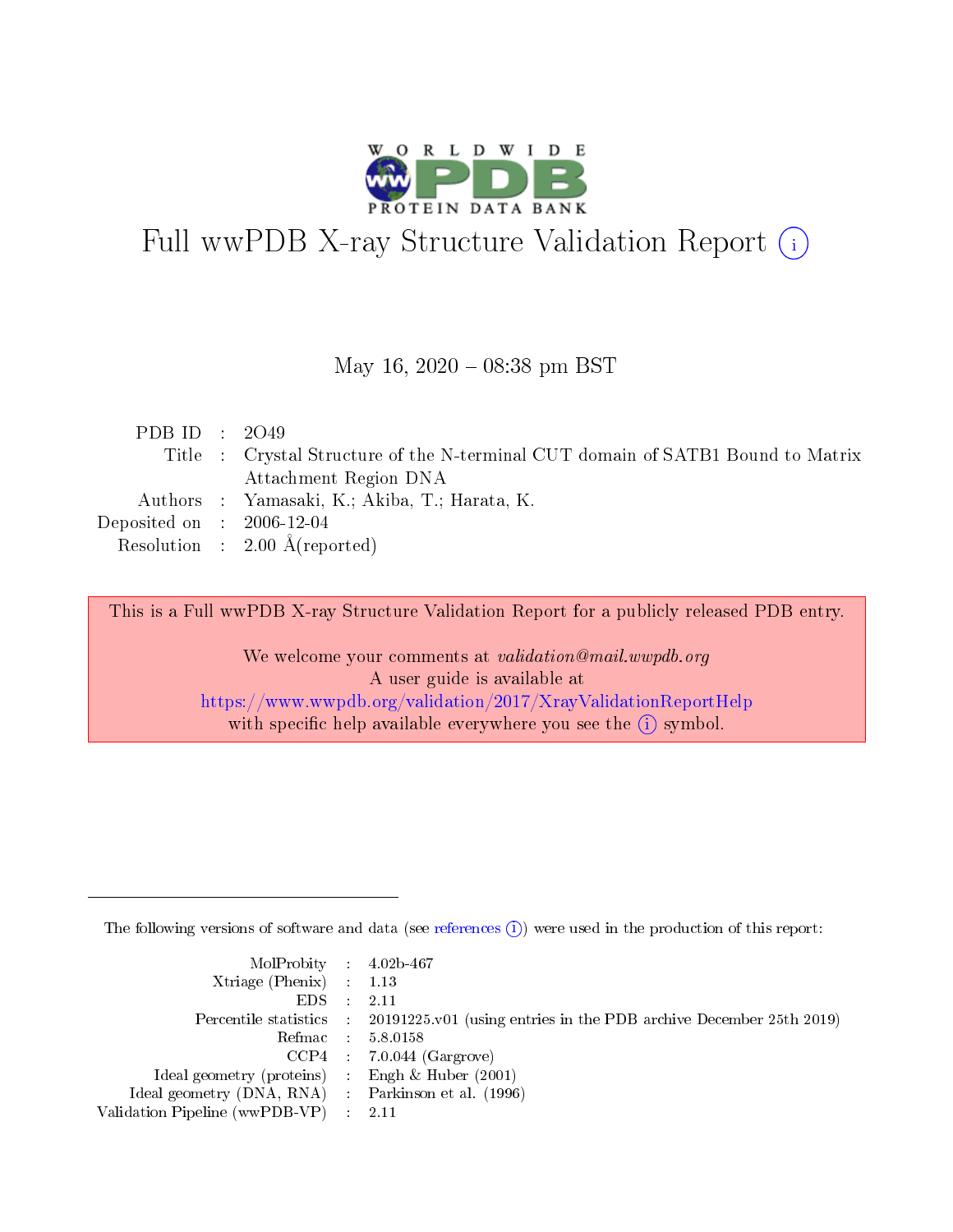# 1 [O](https://www.wwpdb.org/validation/2017/XrayValidationReportHelp#overall_quality)verall quality at a glance  $(i)$

The following experimental techniques were used to determine the structure: X-RAY DIFFRACTION

The reported resolution of this entry is 2.00 Å.

Percentile scores (ranging between 0-100) for global validation metrics of the entry are shown in the following graphic. The table shows the number of entries on which the scores are based.



| Metric                | Whole archive<br>$(\#\text{Entries})$ | Similar resolution<br>$(\#\text{Entries}, \text{resolution range}(\AA))$ |
|-----------------------|---------------------------------------|--------------------------------------------------------------------------|
| Clashscore            | 141614                                | $9178(2.00-2.00)$                                                        |
| Ramachandran outliers | 138981                                | $9054(2.00-2.00)$                                                        |
| Sidechain outliers    | 138945                                | $9053(2.00-2.00)$                                                        |
| RSRZ outliers         | 127900                                | $7900(2.00-2.00)$                                                        |

The table below summarises the geometric issues observed across the polymeric chains and their fit to the electron density. The red, orange, yellow and green segments on the lower bar indicate the fraction of residues that contain outliers for  $\geq=3$ , 2, 1 and 0 types of geometric quality criteria respectively. A grey segment represents the fraction of residues that are not modelled. The numeric value for each fraction is indicated below the corresponding segment, with a dot representing fractions  $\epsilon = 5\%$  The upper red bar (where present) indicates the fraction of residues that have poor fit to the electron density. The numeric value is given above the bar.

| Mol      |   | $\sqrt{\phantom{a}}$ Chain $\sqrt{\phantom{a}}$ Length | Quality of chain |            |
|----------|---|--------------------------------------------------------|------------------|------------|
|          | F | 19                                                     | 33%              | 67%        |
| $\Omega$ |   | 12                                                     | 67%              | 33%        |
|          |   | 93                                                     | $2\%$<br>73%     | 16%<br>10% |

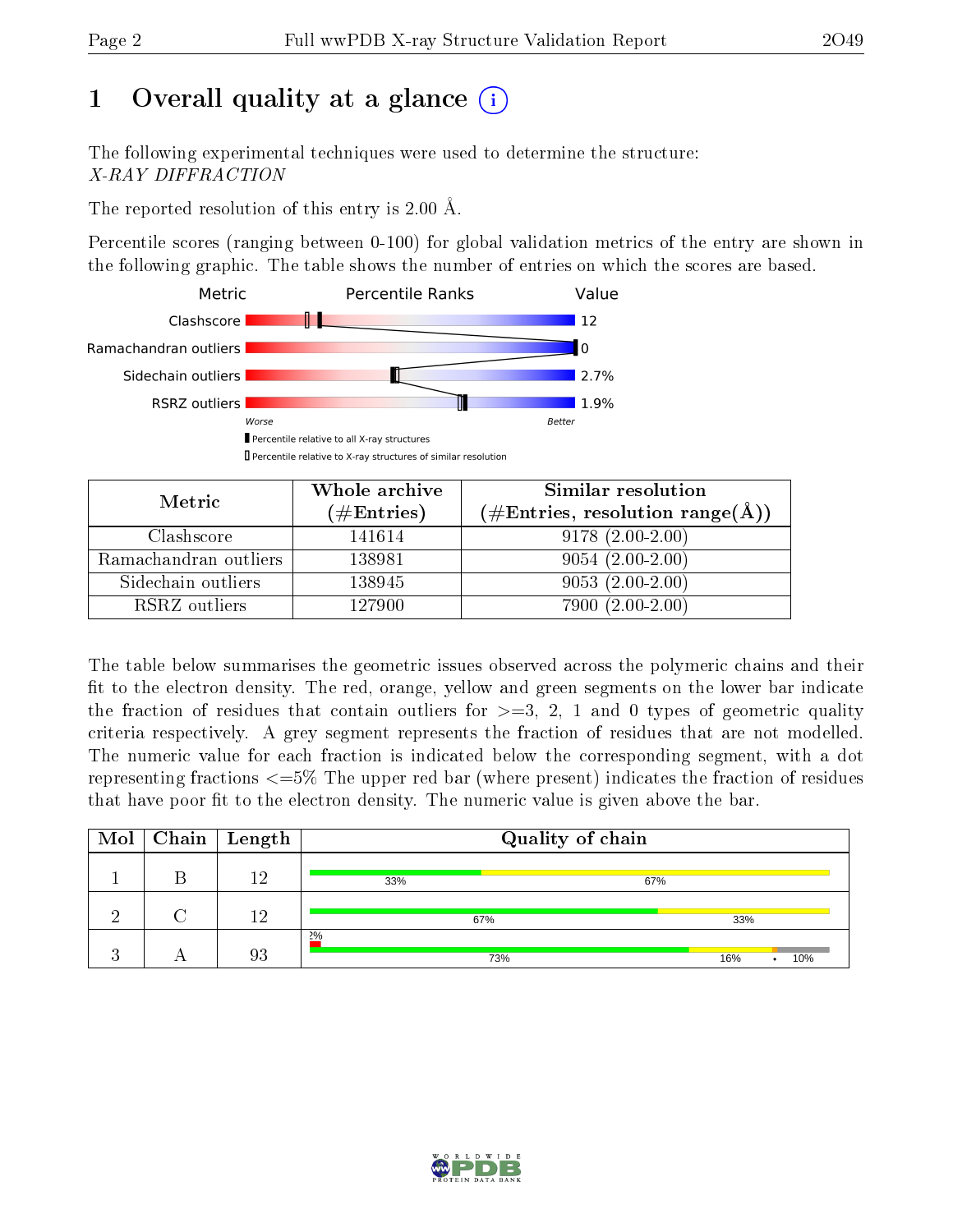# 2 Entry composition  $\left( \cdot \right)$

There are 4 unique types of molecules in this entry. The entry contains 1257 atoms, of which 0 are hydrogens and 0 are deuteriums.

In the tables below, the ZeroOcc column contains the number of atoms modelled with zero occupancy, the AltConf column contains the number of residues with at least one atom in alternate conformation and the Trace column contains the number of residues modelled with at most 2 atoms.

 Molecule 1 is a DNA chain called DNA (5'-D(\*DGP\*DCP\*DTP\*DAP\*DAP\*DTP\*DAP\*D TP\*DAP\*DTP\*DGP\*DC)-3').

| Mol | $Chain   Residues$ |                    |                            | Atoms |  | $\text{ZeroOcc} \mid \text{AltConf} \mid \text{Trace} \mid$ |  |
|-----|--------------------|--------------------|----------------------------|-------|--|-------------------------------------------------------------|--|
|     | 1 ດ                | $\rm Total$<br>243 | $\sim$ 0.000 $\sim$<br>118 | -44   |  |                                                             |  |

 Molecule 2 is a DNA chain called DNA (5'-D(\*DGP\*DCP\*DAP\*DTP\*DAP\*DTP\*DAP\*D TP\*DTP\*DAP\*DGP\*DC)-3').

| Mol | Chain   Residues |                |      | $\rm{Atoms}$ |  | $\text{ZeroOcc} \mid \text{AltConf} \mid \text{Trace}$ |  |
|-----|------------------|----------------|------|--------------|--|--------------------------------------------------------|--|
|     | 1 ຕ              | $\text{Total}$ | 118. | N<br>44      |  |                                                        |  |

Molecule 3 is a protein called DNA-binding protein SATB1.

| Mol | Chain | Residues |              |     | $\rm{Atoms}$ |     |  | $ZeroOcc \mid AltConf \mid Trace \mid$ |  |
|-----|-------|----------|--------------|-----|--------------|-----|--|----------------------------------------|--|
|     |       | 84       | Total<br>696 | 431 | 131          | 133 |  |                                        |  |

There are 8 discrepancies between the modelled and reference sequences:

| Chain | Residue | Modelled   | Actual | Comment                 | Reference          |
|-------|---------|------------|--------|-------------------------|--------------------|
| А     | 364     | <b>GLY</b> |        | CLONING ARTIFACT        | <b>UNP Q01826</b>  |
| А     | 365     | <b>SER</b> |        | CLONING ARTIFACT        | <b>UNP Q01826</b>  |
| А     | 366     | <b>HIS</b> |        | CLONING ARTIFACT        | <b>UNP Q01826</b>  |
| А     | 367     | <b>MET</b> |        | CLONING ARTIFACT        | <b>UNP Q01826</b>  |
| А     | 453     | $\rm{ARG}$ |        | CLONING ARTIFACT        | <b>UNP Q01826</b>  |
| А     | 454     | <b>LYS</b> |        | <b>CLONING ARTIFACT</b> | <b>UNP Q01826</b>  |
| А     | 455     | $\rm{ARG}$ |        | <b>CLONING ARTIFACT</b> | UNP<br>Q01826      |
|       | 456     | <b>LYS</b> |        | <b>CLONING ARTIFACT</b> | <b>UNP</b><br>1826 |

• Molecule 4 is water.

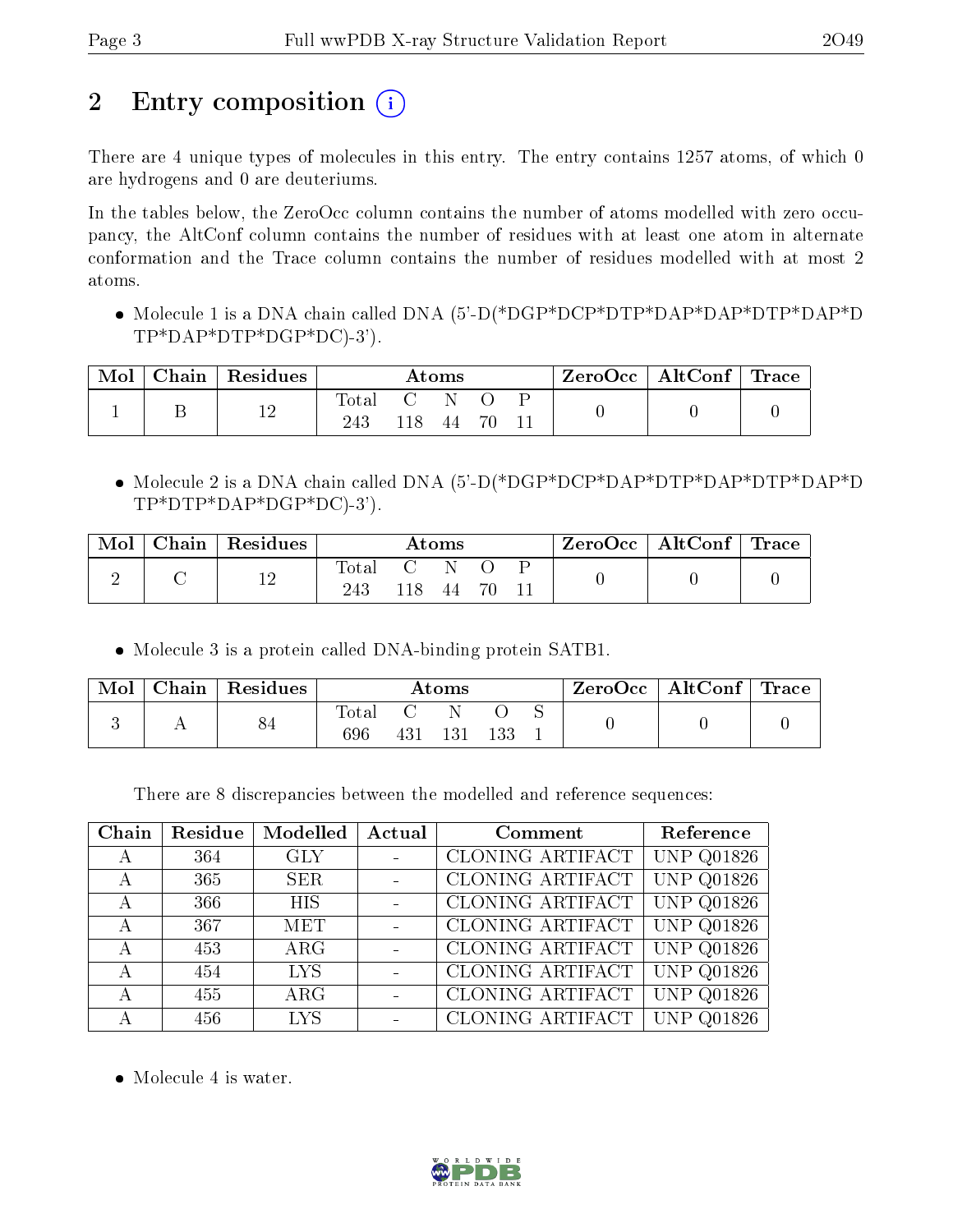|  | Mol   Chain   Residues | Atoms                        | ZeroOcc   AltConf |
|--|------------------------|------------------------------|-------------------|
|  | 18                     | Total O<br>18<br>18          |                   |
|  | 17                     | Total O<br>17<br>17          |                   |
|  |                        | Total<br><sup>()</sup><br>40 |                   |

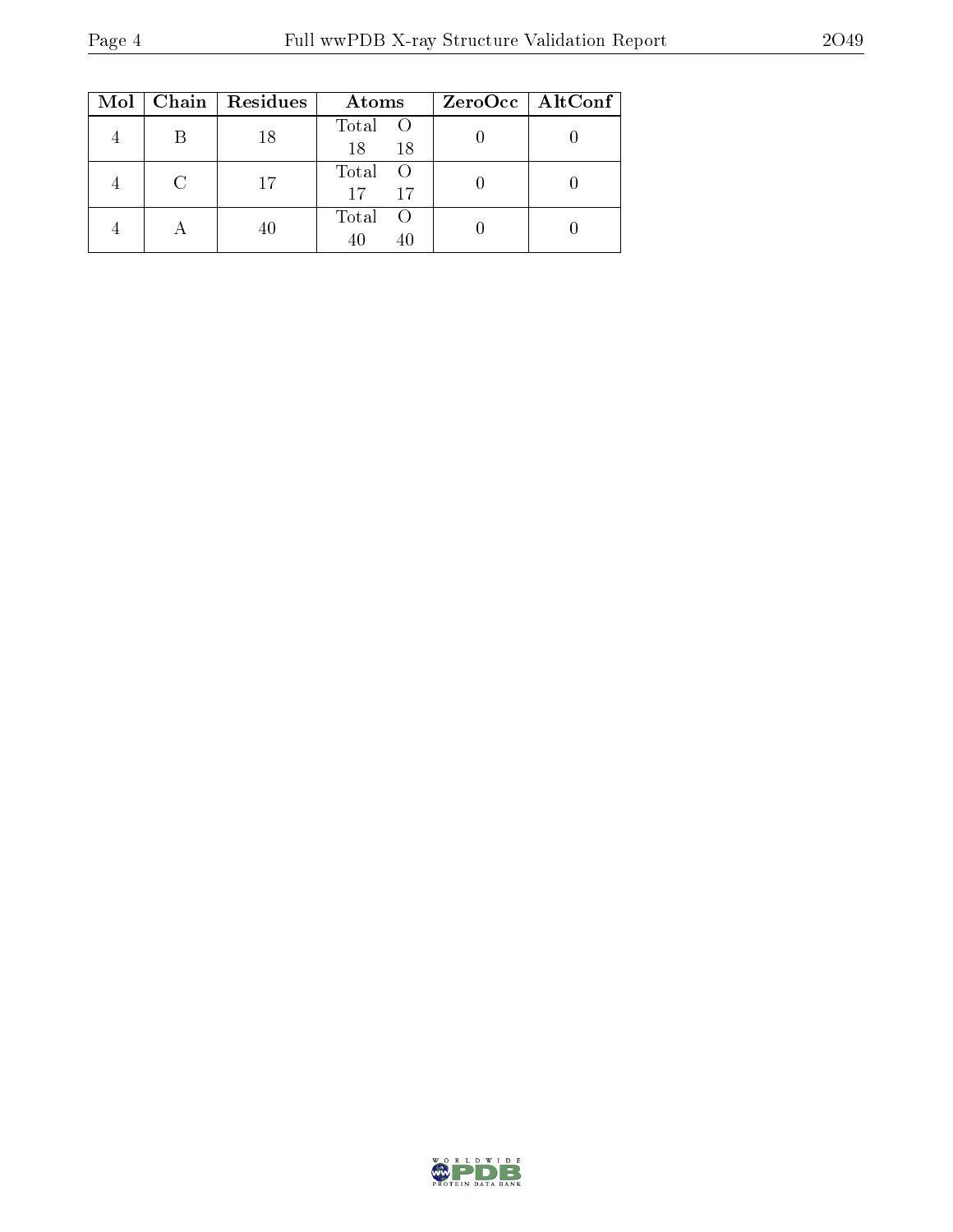# 3 Residue-property plots  $(i)$

These plots are drawn for all protein, RNA and DNA chains in the entry. The first graphic for a chain summarises the proportions of the various outlier classes displayed in the second graphic. The second graphic shows the sequence view annotated by issues in geometry and electron density. Residues are color-coded according to the number of geometric quality criteria for which they contain at least one outlier: green  $= 0$ , yellow  $= 1$ , orange  $= 2$  and red  $= 3$  or more. A red dot above a residue indicates a poor fit to the electron density (RSRZ  $> 2$ ). Stretches of 2 or more consecutive residues without any outlier are shown as a green connector. Residues present in the sample, but not in the model, are shown in grey.

• Molecule 1: DNA (5'-D(\*DGP\*DCP\*DTP\*DAP\*DAP\*DTP\*DAP\*DTP\*DAP\*DTP\*DGP\*D  $C$ )-3')

| Chain B:        | 33%                                     |     | 67% |     |                                                                          |
|-----------------|-----------------------------------------|-----|-----|-----|--------------------------------------------------------------------------|
| $\frac{21}{12}$ |                                         |     |     |     |                                                                          |
| $C$ )-3')       |                                         |     |     |     | • Molecule 2: DNA $(5'-D(*DGP*DCP*DAP*DTP*DAP*DTP*DAP*DTP*DTP*DAP*DGP*D$ |
| Chain C:        |                                         | 67% | 33% |     |                                                                          |
|                 |                                         |     |     |     |                                                                          |
|                 | • Molecule 3: DNA-binding protein SATB1 |     |     |     |                                                                          |
| 2%<br>Chain A:  |                                         | 73% | 16% | 10% |                                                                          |
| គិន្ទិផ្ត       |                                         |     |     |     |                                                                          |

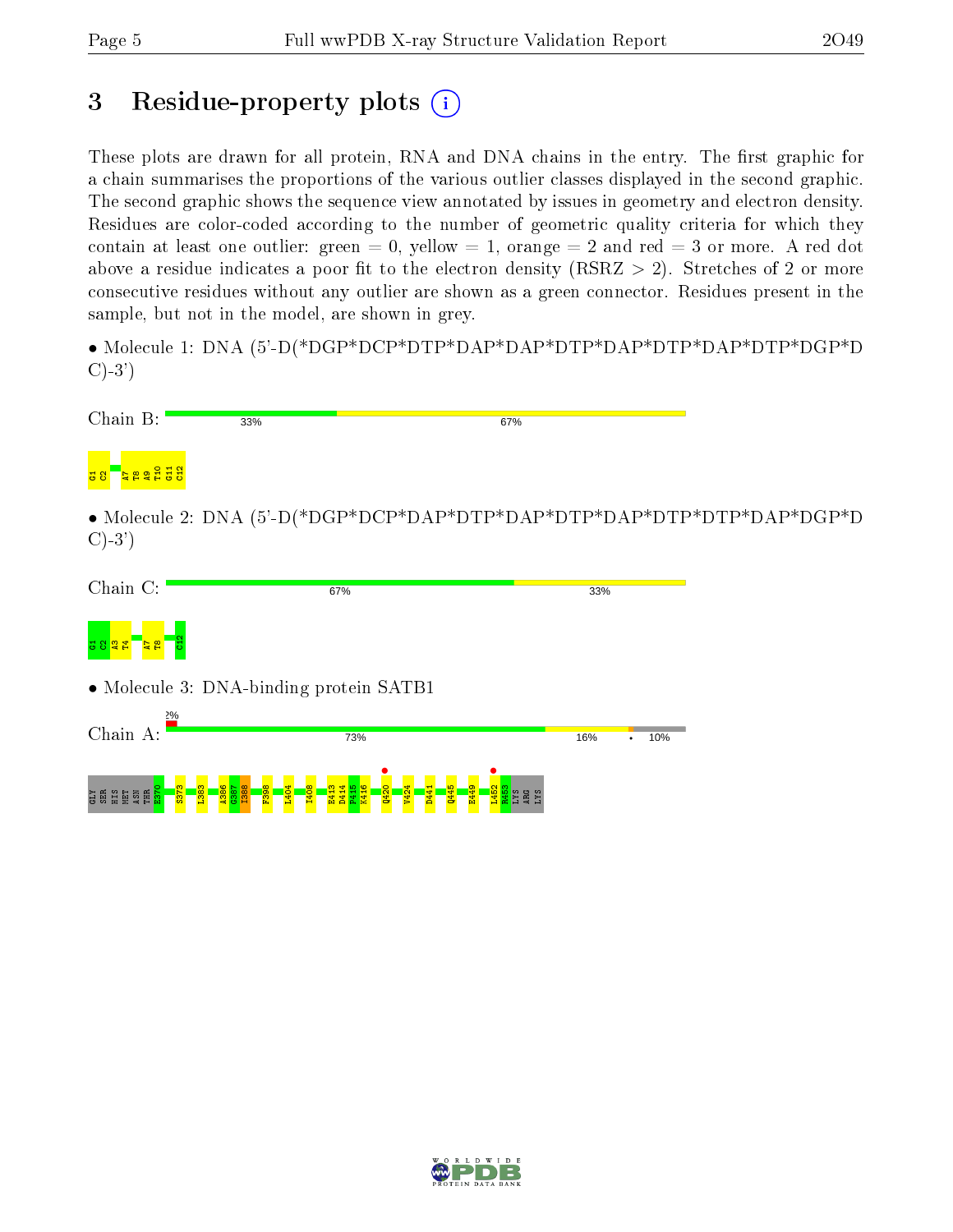# 4 Data and refinement statistics  $(i)$

| Property                                                                | Value                                             | Source     |
|-------------------------------------------------------------------------|---------------------------------------------------|------------|
| Space group                                                             | $P_1$                                             | Depositor  |
| Cell constants                                                          | 37.00Å<br>29.66Å<br>$41.25\text{\AA}$             | Depositor  |
| a, b, c, $\alpha$ , $\beta$ , $\gamma$                                  | $71.60^\circ$<br>$83.92^\circ$<br>$71.07^{\circ}$ |            |
| Resolution $(A)$                                                        | $19.57 - 2.00$                                    | Depositor  |
|                                                                         | $19.57 - 2.00$                                    | <b>EDS</b> |
| % Data completeness                                                     | $90.3(19.57-2.00)$                                | Depositor  |
| (in resolution range)                                                   | 89.9 (19.57-2.00)                                 | <b>EDS</b> |
| $R_{merge}$                                                             | 0.05                                              | Depositor  |
| $\mathrm{R}_{sym}$                                                      | (Not available)                                   | Depositor  |
| $\langle I/\sigma(I) \rangle^{-1}$                                      | 2.89 (at $1.99\text{\AA}$ )                       | Xtriage    |
| Refinement program                                                      | <b>CNS 1.1</b>                                    | Depositor  |
|                                                                         | 0.212<br>0.255                                    | Depositor  |
| $R, R_{free}$                                                           | (Not available)<br>0.216                          | DCC        |
| $\mathcal{R}_{free}$ test set                                           | No test flags present.                            | wwPDB-VP   |
| Wilson B-factor $(A^2)$                                                 | 22.0                                              | Xtriage    |
| Anisotropy                                                              | 0.648                                             | Xtriage    |
| Bulk solvent $k_{sol}(\mathrm{e}/\mathrm{A}^3),\,B_{sol}(\mathrm{A}^2)$ | $0.36$ , 43.0                                     | <b>EDS</b> |
| $L$ -test for twinning <sup>2</sup>                                     | $< L >$ = 0.49, $< L^2 >$ = 0.32                  | Xtriage    |
| Estimated twinning fraction                                             | No twinning to report.                            | Xtriage    |
| $F_o, F_c$ correlation                                                  | 0.95                                              | <b>EDS</b> |
| Total number of atoms                                                   | 1257                                              | wwPDB-VP   |
| Average B, all atoms $(A^2)$                                            | 23.0                                              | wwPDB-VP   |

Xtriage's analysis on translational NCS is as follows: The largest off-origin peak in the Patterson function is  $15.98\%$  of the height of the origin peak. No significant pseudotranslation is detected.

<sup>&</sup>lt;sup>2</sup>Theoretical values of  $\langle |L| \rangle$ ,  $\langle L^2 \rangle$  for acentric reflections are 0.5, 0.333 respectively for untwinned datasets, and 0.375, 0.2 for perfectly twinned datasets.



<span id="page-5-1"></span><span id="page-5-0"></span><sup>1</sup> Intensities estimated from amplitudes.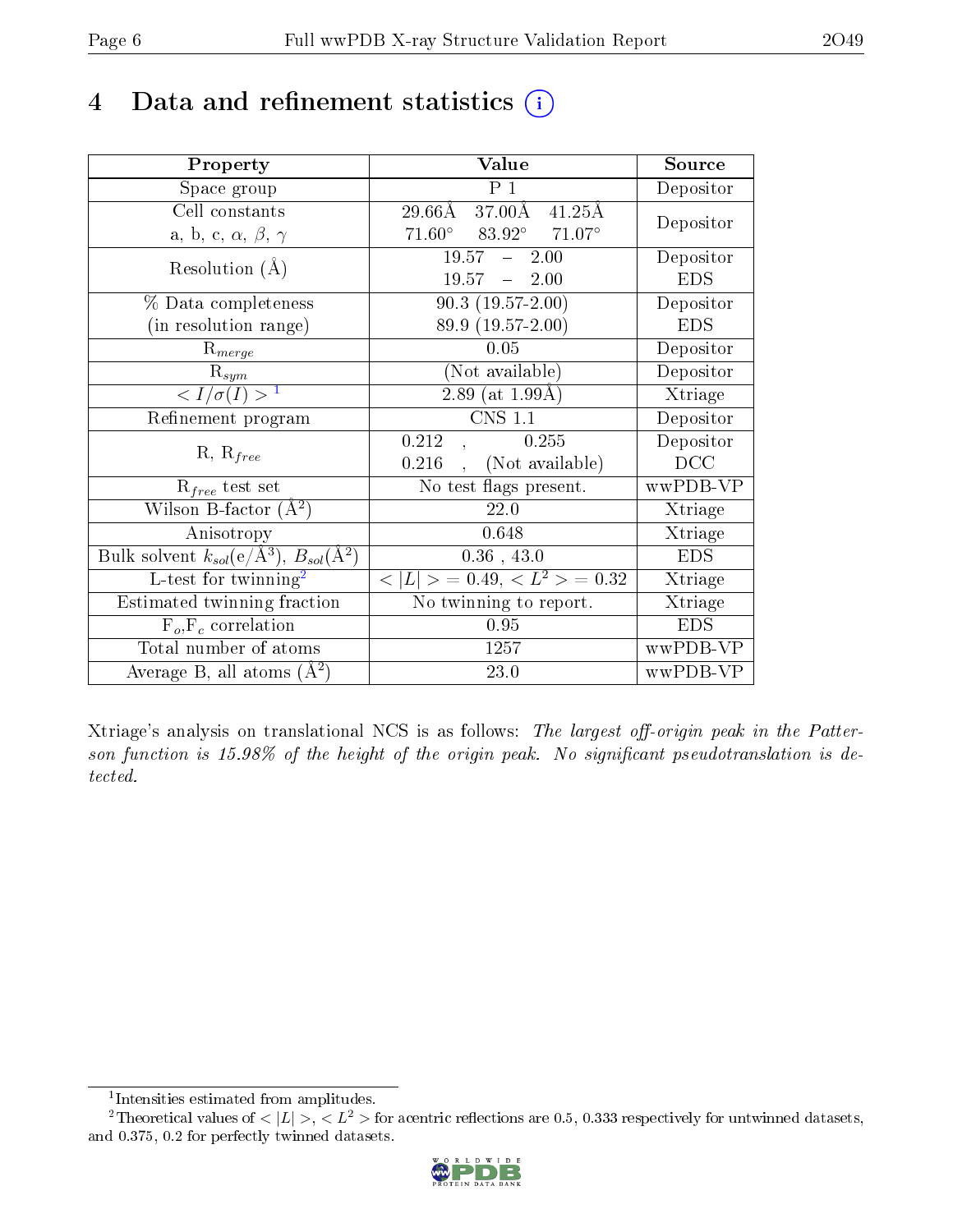# 5 Model quality  $(i)$

## 5.1 Standard geometry  $(i)$

The Z score for a bond length (or angle) is the number of standard deviations the observed value is removed from the expected value. A bond length (or angle) with  $|Z| > 5$  is considered an outlier worth inspection. RMSZ is the root-mean-square of all Z scores of the bond lengths (or angles).

| Mol           | Chain |      | Bond lengths | Bond angles |                 |  |
|---------------|-------|------|--------------|-------------|-----------------|--|
|               |       | RMSZ | # $ Z  > 5$  | RMSZ        | $\# Z  > 5$     |  |
| 1.            | B     | 0.43 | 0/272        | 0.82        | 0/418           |  |
| $\mathcal{D}$ | C     | 0.46 | 0/272        | 0.82        | 0/418           |  |
| $\mathcal{R}$ |       | 0.31 | /704         | 0.48        | 0/945           |  |
| AH            | Αll   | 0.37 | 1248         | 0.66        | $^{\prime}1781$ |  |

There are no bond length outliers.

There are no bond angle outliers.

There are no chirality outliers.

There are no planarity outliers.

### 5.2 Too-close contacts (i)

In the following table, the Non-H and H(model) columns list the number of non-hydrogen atoms and hydrogen atoms in the chain respectively. The H(added) column lists the number of hydrogen atoms added and optimized by MolProbity. The Clashes column lists the number of clashes within the asymmetric unit, whereas Symm-Clashes lists symmetry related clashes.

|  |      | Mol   Chain   Non-H   $H(model)$   $H(added)$ |     |    | Clashes   Symm-Clashes |
|--|------|-----------------------------------------------|-----|----|------------------------|
|  | 243  |                                               | 138 |    |                        |
|  | 243  |                                               | 138 |    |                        |
|  | 696  |                                               | 698 | 13 |                        |
|  | 40   |                                               |     |    |                        |
|  | 18   |                                               |     |    |                        |
|  |      |                                               |     |    |                        |
|  | 1257 |                                               | 974 | 25 |                        |

The all-atom clashscore is defined as the number of clashes found per 1000 atoms (including hydrogen atoms). The all-atom clashscore for this structure is 12.

All (25) close contacts within the same asymmetric unit are listed below, sorted by their clash magnitude.

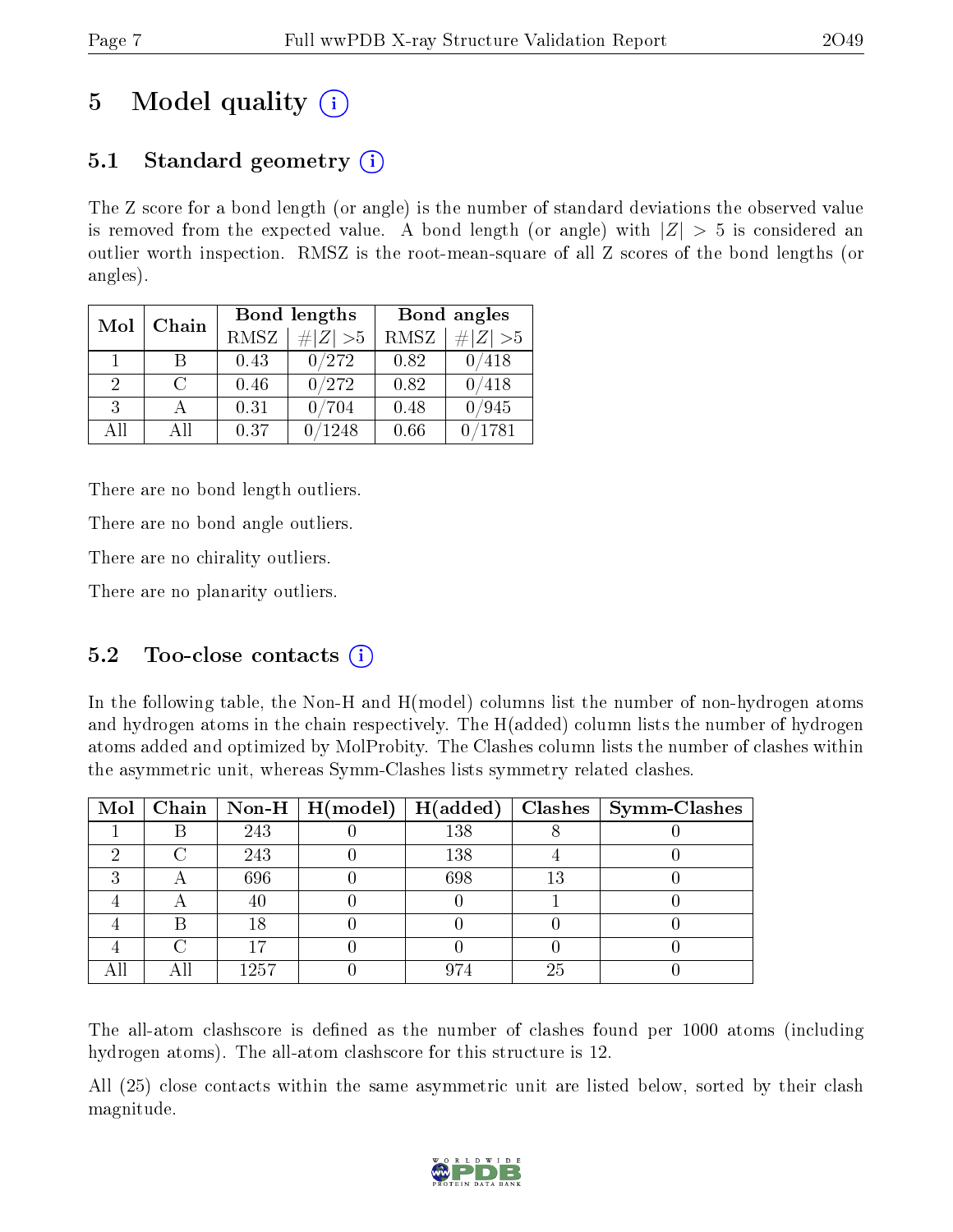| Atom-1                                | Atom-2                     | Interatomic      | Clash         |
|---------------------------------------|----------------------------|------------------|---------------|
|                                       |                            | distance $(\AA)$ | overlap $(A)$ |
| 3:A:449:GLU:O                         | 3:A:452:LEU:HG             | 1.86             | 0.76          |
| 3:A:441:ASP:O                         | 3:A:445:GLN:HG2            | 1.86             | 0.75          |
| 1:B:1:DG:H2"                          | 1:B:2:D C:H5'              | 1.74             | 0.69          |
| 1:B:11:DG:H1'                         | $1:B:12:DC:H\overline{5"}$ | 1.77             | 0.67          |
| 2:C:3:DA:H1'                          | 2:C:4:DT:H5"               | 1.78             | 0.66          |
| 1:B:1:DG:H2"                          | 1:B:2:DC:C5'               | 2.28             | 0.64          |
| 1:B:7:DA:H1'                          | 1:B:8:DT:H5"               | 1.84             | 0.60          |
| 1:B:1:DG:H1'                          | 1:B:2:D C:H5"              | 1.84             | 0.59          |
| 3:A:386:ALA:HB3                       | 3:A:388:ILE:HD12           | 1.90             | 0.53          |
| 3: A:420: GLN:O                       | 3:A:424:VAL:HG23           | 2.10             | 0.50          |
| 3:A:414:ASP:OD2                       | 3:A:416:LYS:HG2            | 2.12             | 0.49          |
| 1:B:9:DA:H1'                          | 1:B:10:DT:H5"              | 1.94             | 0.47          |
| 3:A:452:LEU:HD12                      | 3:A:452:LEU:C              | 2.35             | 0.47          |
| 2:C:7:DA:H1'                          | 2:C:8:DT:H5"               | 1.96             | 0.47          |
| 3:A:449:GLU:HA                        | 3:A:452:LEU:HD23           | 1.97             | 0.46          |
| 1:B:7:DA:H2"                          | 1:B:8:DT:H5'               | 1.98             | 0.44          |
| 1:B:7:DA:H <sub>2</sub> <sup>77</sup> | 1:B:8:DT:C5'               | 2.48             | 0.44          |
| 3:A:373:SER:HB3                       | 3: A:416: LYS: HZ1         | 1.83             | 0.44          |
| 3:A:445:GLN:O                         | 3:A:449:GLU:HG3            | 2.19             | 0.42          |
| 2:C:7:DA:H2"                          | 2:C:8:DT:C5'               | 2.50             | 0.42          |
| 3:A:383:LEU:HA                        | 3:A:388:ILE:CD1            | 2.49             | 0.42          |
| 3:A:388:ILE:HD13                      | 3:A:388:ILE:H              | 1.86             | 0.41          |
| 2:C:7:DA:H2"                          | 2:C:8:DT:H5'               | 2.02             | 0.41          |
| 3:A:404:LEU:O                         | 3:A:408:ILE:HG13           | 2.21             | 0.40          |
| 3:A:398:PHE:HB2                       | 4:A:8:HOH:O                | 2.22             | 0.40          |

There are no symmetry-related clashes.

### 5.3 Torsion angles (i)

#### 5.3.1 Protein backbone (i)

In the following table, the Percentiles column shows the percent Ramachandran outliers of the chain as a percentile score with respect to all X-ray entries followed by that with respect to entries of similar resolution.

The Analysed column shows the number of residues for which the backbone conformation was analysed, and the total number of residues.

|  | Mol   Chain   Analysed   Favoured   Allowed   Outliers   Percentiles |  |  |                                                                         |
|--|----------------------------------------------------------------------|--|--|-------------------------------------------------------------------------|
|  | $ 82/93 (88\%) 81 (99\%) 1 (1\%)$                                    |  |  | $\begin{array}{ c c c c c }\n\hline\n100 & 100 & \\\hline\n\end{array}$ |

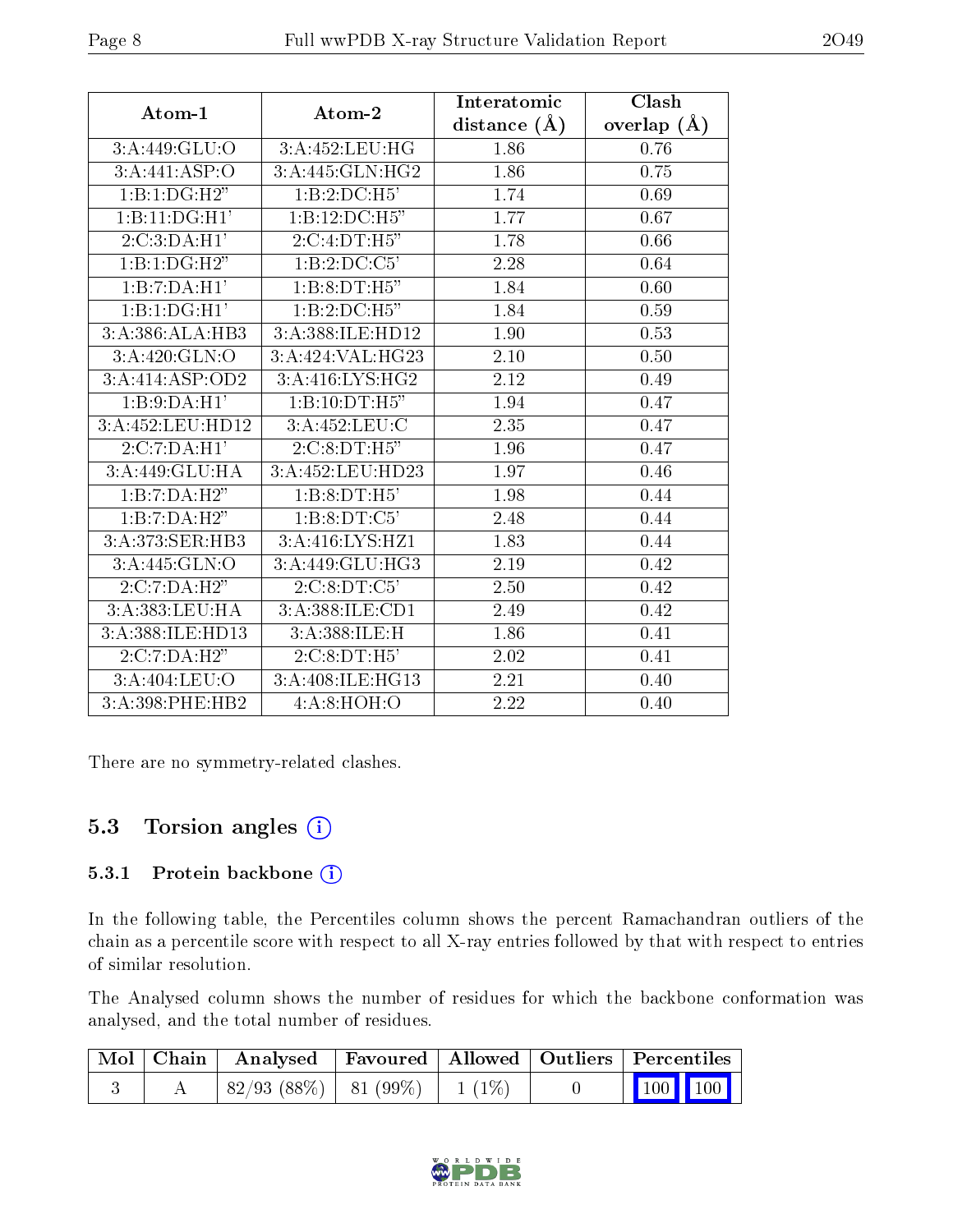There are no Ramachandran outliers to report.

#### 5.3.2 Protein sidechains (i)

In the following table, the Percentiles column shows the percent sidechain outliers of the chain as a percentile score with respect to all X-ray entries followed by that with respect to entries of similar resolution.

The Analysed column shows the number of residues for which the sidechain conformation was analysed, and the total number of residues.

|  | Mol   Chain   Analysed   Rotameric   Outliers   Percentiles |          |                           |
|--|-------------------------------------------------------------|----------|---------------------------|
|  | 75/83 (90%)   73 (97%)                                      | $2(3\%)$ | $\lceil 44 \rceil$<br>-46 |

All (2) residues with a non-rotameric sidechain are listed below:

| Mol | Chain | Res | Type |
|-----|-------|-----|------|
|     |       |     |      |
|     |       |     |      |

Some sidechains can be flipped to improve hydrogen bonding and reduce clashes. All (2) such sidechains are listed below:

| Mol | Chain | Res | Type                 |
|-----|-------|-----|----------------------|
|     |       |     | 64 E.N               |
|     |       |     | $x \in \mathbb{R}^n$ |

#### $5.3.3$  RNA  $(i)$

There are no RNA molecules in this entry.

### 5.4 Non-standard residues in protein, DNA, RNA chains  $\Omega$  $\Omega$  $\Omega$

There are no non-standard protein/DNA/RNA residues in this entry.

### 5.5 Carbohydrates  $(i)$

There are no carbohydrates in this entry.

### 5.6 Ligand geometry  $(i)$

There are no ligands in this entry.

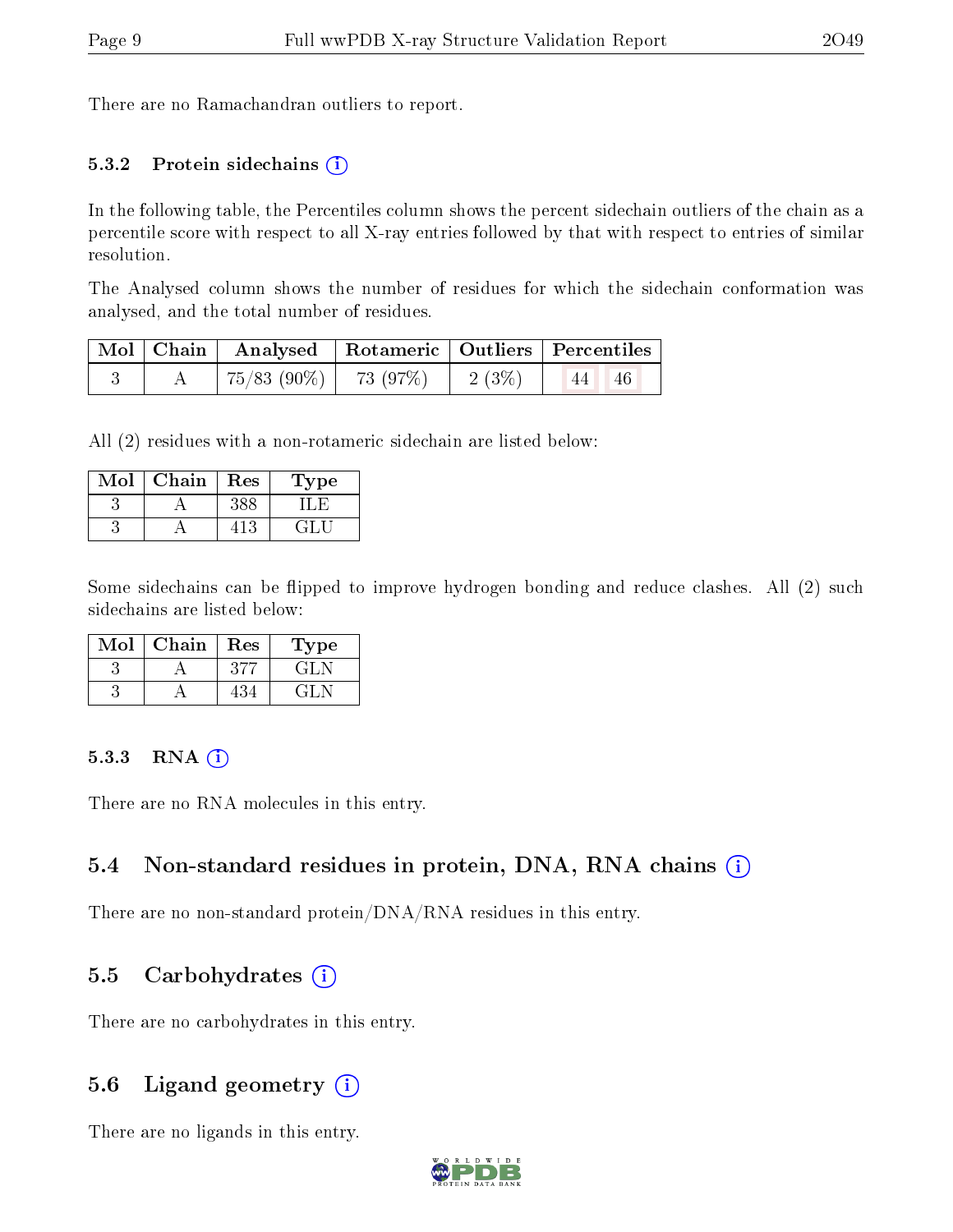## 5.7 [O](https://www.wwpdb.org/validation/2017/XrayValidationReportHelp#nonstandard_residues_and_ligands)ther polymers (i)

There are no such residues in this entry.

## 5.8 Polymer linkage issues (i)

There are no chain breaks in this entry.